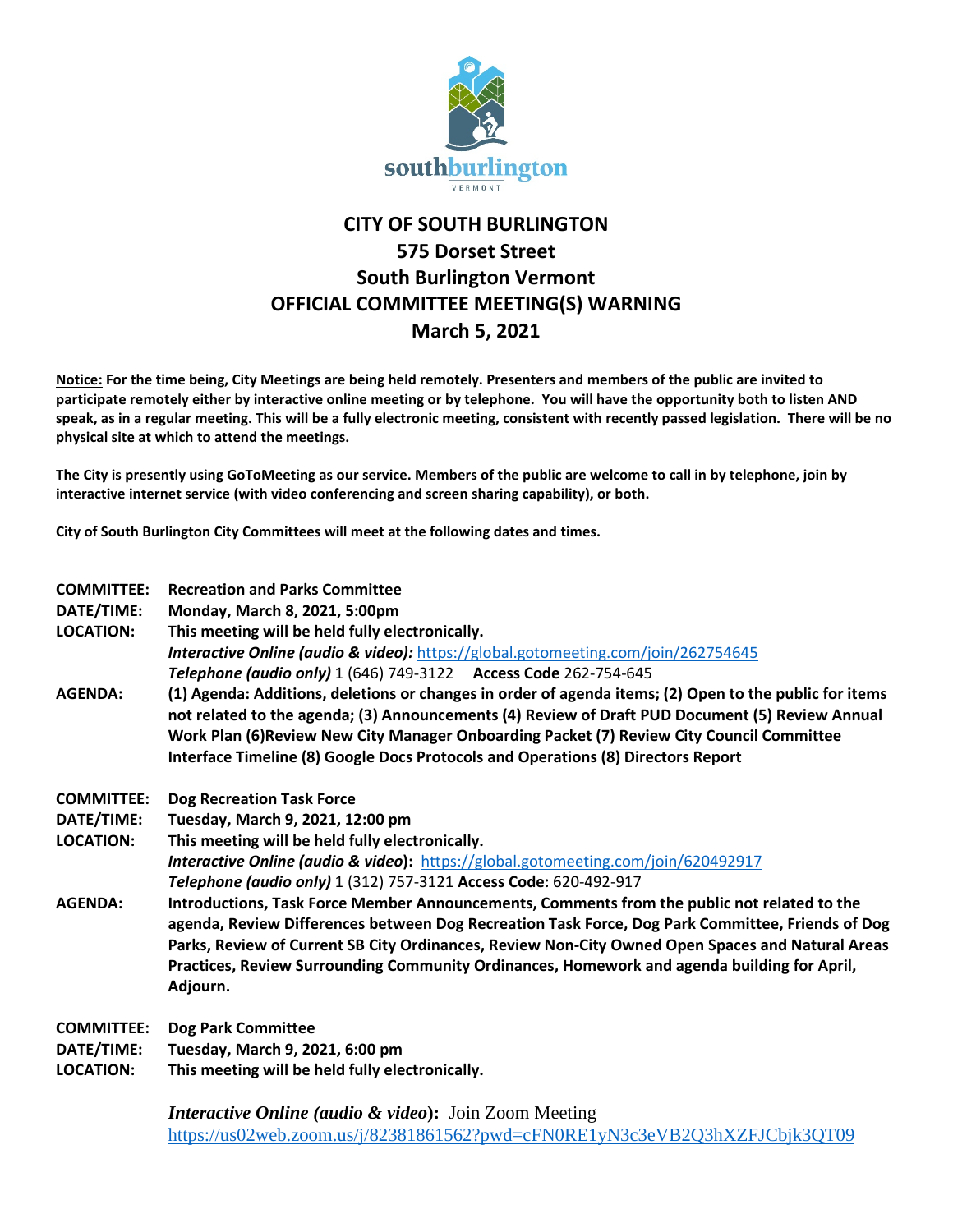**Meeting ID: 823 8186 1562 Passcode: 0GatBm One tap mobile +13126266799,,82381861562#,,,,\*038987# US (Chicago) +19292056099,,82381861562#,,,,\*038987# US (New York)** 

**Dial by your location +1 312 626 6799 US (Chicago) +1 929 205 6099 US (New York) +1 301 715 8592 US (Washington DC) +1 346 248 7799 US (Houston) +1 669 900 6833 US (San Jose) +1 253 215 8782 US (Tacoma) Meeting ID: 823 8186 1562 Passcode: 038987 Find your local number:<https://us02web.zoom.us/u/kehMLfrJEo>**

**AGENDA: [Agenda posted separately](https://sbvt-records.info/WebLink/DocView.aspx?id=215390&dbid=0&repo=sburl)**

## **COMMITTEE: Public Art Selection Committee**

- **DATE/TIME: Tuesday, March 9, 2021, 6:00 pm**
- **LOCATION: This meeting will be held fully electronically.** *Interactive Online (audio & video)***:** <https://global.gotomeeting.com/join/128131573>

*Telephone (audio only)* (+1 (872) 240-3212; **Access Code:** 128-131-573; One-touch: [tel:+18722403212,,128131573#](tel:+18722403212,,128131573)

- **AGENDA: (1) Agenda: Additions, deletions or changes in order of agenda items; (2) Open to the public for comment on items not related to the agenda; (3) Announcements and staff report; (4) Approve meeting minutes; (5) Review Draft Policy for Public Art Gallery at 180 Market Street, approve recommendation to the City Council; (6) Approve Call for Curator; (7) Potentially discuss Garden Street project; (8) Other Business; (9) Adjourn (7:30 PM)**
- **COMMITTEE: Planning Commission**
- **DATE/TIME: Tuesday, March 9, 2021, 7:00 pm**

**LOCATION: This meeting will be held fully electronically.** *Interactive Online (audio & video***):** <https://www.gotomeet.me/SouthBurlingtonVT/pc-2021-03-09> *Telephone (audio only)* (408) 650-3123; **Access Code:** 989-690-557

**[AGENDA:](https://sbvt-records.info/WebLink/DocView.aspx?id=215389&dbid=0&repo=sburl) (1) Agenda: Additions, deletions or changes in order of agenda items; (2) Open to the public for items not related to the agenda; (3) Announcements and staff report; (4) Commission reflections on Open Meeting Law guidance; Q&A with City Attorney Andrew Bolduc; (5) Continued Land Development Regulations Work Session: (a) Review overall project schedule and discuss possibility of advancing Environmental Protection Standards [Articles 10 and 12, and related amendments] in advance of others; (b) Continue discussion of options for how to integrate Inclusionary Zoning where currently applicable into PUDs; consider possible expansion / replacement of current affordable housing density bonus structure; (c) Consider proposal from Commissioner Ostby consider a basic vs expanded Conservation PUD; (d) Overview of "related amendments" to PUD/Subdivision/Environmental Protection standards updates; Commission prioritization [time permitting]; (6) Provide direction on selection of name for new street adjacent to Library/City Hall; (7) Minutes: February 23, 2021; (8) Other Business; (9) Adjourn (9:03 pm)**